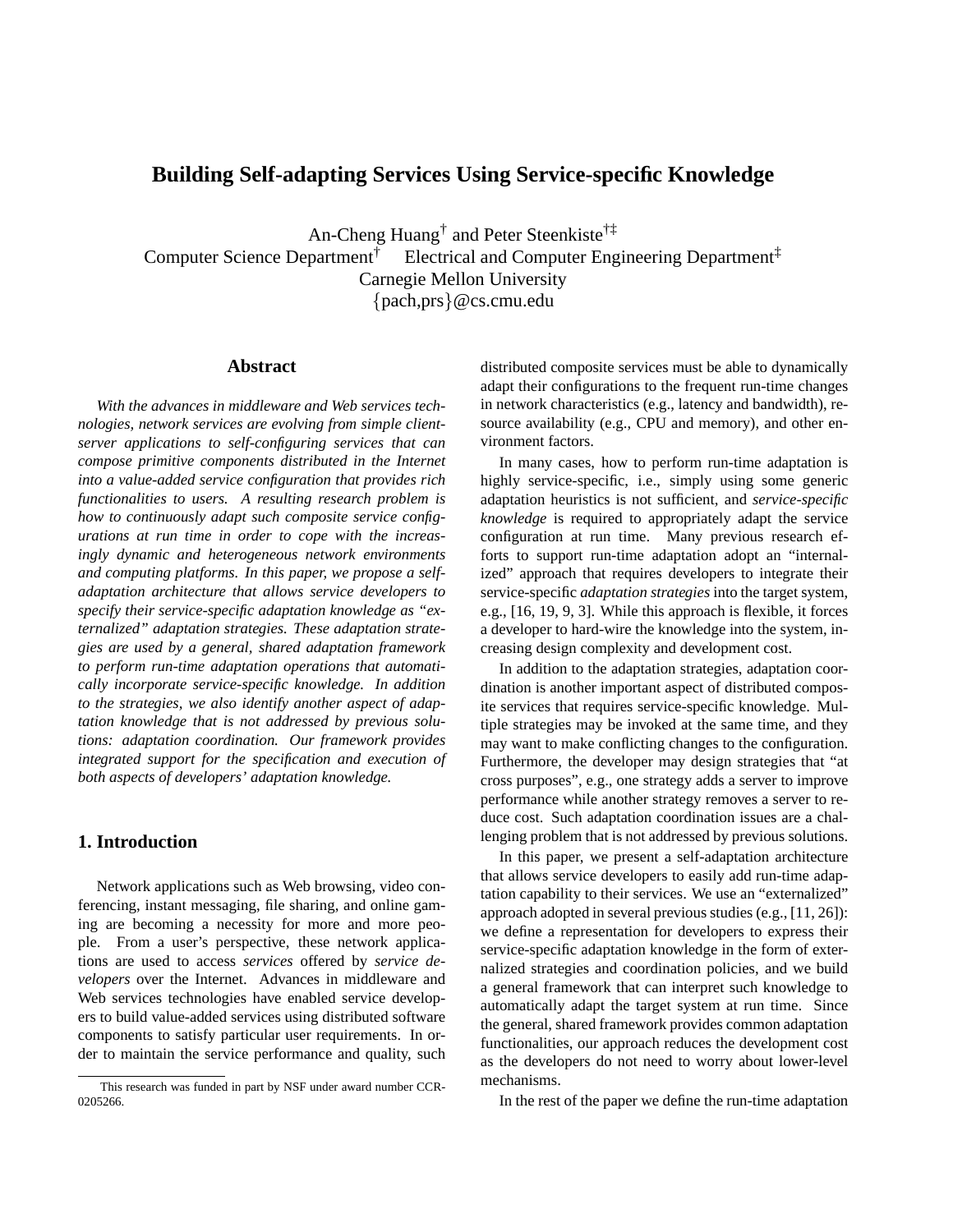

**Figure 1. A video conferencing service.**

problem, present the self-adaptation architecture, discuss the support for service-specific adaptation strategies and coordination policies, describe our prototype implementation, and use simulation to demonstrate the advantages of our approach.

# **2. Problem statement**

We focus on the problem of adding run-time adaptation capabilities to a composite service. Therefore, we assume that the initial configuration of a service is already constructed. One possibility is that the developer constructs the configuration manually. Alternatively, the developer can build a "self-configuring service" using an existing selfconfiguration framework, e.g., [13, 12, 22, 1], that automatically composes the service configuration.

Given the initial service configuration, we have identified two aspects of a developer's service-specific knowledge that can be used to guide the adaptation of the configuration at run time: adaptation strategies and coordination policies. Let us first use an example to illustrate these. In Figure 1, five users want to hold a video conference. Two use MBone conferencing applications vic/SDR (VIC), two use NetMeeting (NM), and one uses a receiveonly handheld device (HH). Suppose the initial configuration for the users consists of a video conferencing gateway (VGW) that translates different conferencing protocols, a handheld proxy (HHP) joining the session on behalf of HH, and three End System Multicast (ESM) proxies that provide wide-area multicast functionality for the users.

At run time, the service configuration needs to be adapted to accommodate environmental changes. For example, to handle run-time problems such as high load and congestion at the VGW, the developer may have the following two strategies:

- S1: (VGW overloaded)  $\rightarrow$  (replace VGW with a highcapacity VGW)
- S2: (VGW congestion)  $\rightarrow$  (replace VGW with a highbandwidth VGW)

These strategies are service-specific because another developer may have different strategies, e.g., VGW overload and congestion could be handled by reducing the codec quality and bit rate.

Another important aspect of the adaptation knowledge is how the strategies should be "coordinated". For example, suppose at run time, S1 and S2 above are invoked at the same time. If the two strategies want to replace the VGW with different candidates, obviously only one of them should be allowed to execute.

Our goal is to build an adaptation framework that allows a developer to add self-adaptation capabilities to a service and adapts the system based on the developer's knowledge. In this paper, we limit our scope to *local adaptation*, i.e., we focus on how to support adaptation strategies involving only "local" actions and how to coordinate such strategies. Specifically, a local adaptation only changes a single component (e.g., changing the parameters of a component, replacing a component, etc.) and has limited "indirect" effects (e.g., it only affects the component it changes).

### **3. Overview of adaptation architecture**

In our architecture (Figure 2), a developer uses our knowledge representation to express its service-specific adaptation knowledge, including *adaptation strategies* and *coordination policies*. This knowledge, along with the *initial configuration* of the service, are given to the selfadaptation framework, which consists of an *adaptation manager* (AM), an *adaptation coordinator* (AC), and the supporting infrastructure.

The supporting infrastructure provides the common functionality required for run-time adaptation, e.g., a network measurement infrastructure for measuring critical network performance metrics, a service discovery infrastructure for finding new components, a component management/deployment infrastructure for controlling/deploying the components, etc. In this paper, we assume the necessary infrastructures exist, and we focus on how the developers' knowledge can be represented and on how the AM and the AC can make use of the adaptation and coordination knowledge to adapt the target service configuration.

At run time, the AM handles a developer's adaptation strategies by monitoring the configuration to detect run-time problems. When a problem occurs, e.g., a component becomes overloaded, and one of the developer's strategies is designed to handle the problem, the AM invokes the strategy to adapt the configuration, e.g., replace the overloaded component. When a strategy is executed, it generates a *proposal* specifying how it wants to change the configuration, and the proposal is sent to the AC. If a proposal does not conflict with other proposals, the AC accepts the proposal and asks the AM to change the configuration accordingly.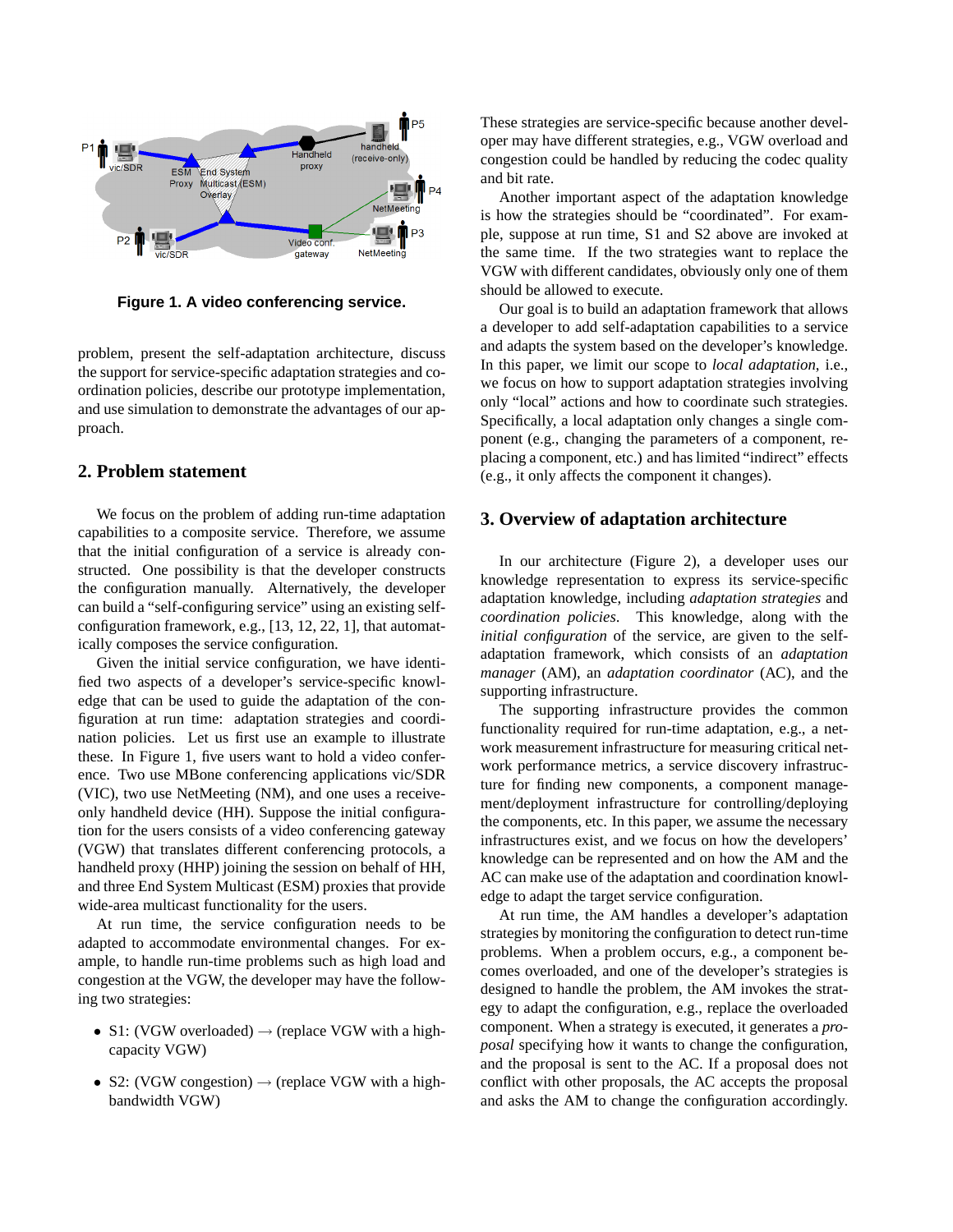

**Figure 2. Architecture for run-time local adaptation support.**

Otherwise, the AC rejects the proposal.

Next, we discuss our design of the knowledge representation for specifying the adaptation strategies and coordination policies, and we describe how such knowledge is used to perform run-time adaptation.

### **4. Adaptation strategies**

Previous studies have proposed many run-time adaptation solutions based on "internalized" adaptation strategies (i.e., the adaptation logic and mechanisms are hard-wired into the system itself), for example, [16, 19, 9, 3]. While this approach gives the service developer complete control over how adaptations are performed, it typically results in high development costs.

The "externalized" approach adopted by some previous projects, e.g., [11, 26], addresses this problem by separating the strategies and mechanisms from the actual system. This enables the development of a general adaptation framework that can be reused by different systems, and the developer of a system can add run-time adaptation capabilities by designing externalized strategies without modifying system components. Therefore, the development cost is potentially much lower than with the internalized approach.

To support externalized strategies, one important design decision is how to specify such strategies. As categorized in [26], an adaptation strategy can be specified as a high-level "utility" function or an explicit "eventaction" rule. The utility approach allows a service developer to specify a utility function indicating the "desirable" configurations, and the adaptation mechanisms automatically modify the service configuration towards higher utility. This approach is for example used in run-time adaptation solutions that focus on dynamic resource allocation, e.g., [17, 21, 26]. However, our scope of adaptation is much broader and includes component-level adaptations such as replacing/adding/removing components. Therefore, the utility approach is not feasible.

The event-action approach lets a developer specify rules dictating what "actions" should be taken when a particular "event" occurs. For example, when the event "component X becomes overloaded" occurs, the appropriate action is "replace X with a higher capacity one". This approach is used in previous studies where the target system involves different, heterogeneous components, e.g., [11, 8]. Therefore, we adopt the externalized, event-action approach for strategy specification.

# **4.1. Strategy format**

Our support for adaptation strategies is built on the externalized approach presented in Rainbow [11]. An adaptation strategy consists of the following three parts.

- *Constraint*: A strategy is invoked when its constraint is "violated". A constraint is a condition on certain properties of the configuration, e.g., " $\text{load}(X) < C$ " where *X* is a component in the configuration. The properties can be performance metrics, e.g., bandwidth and latency, or component properties. At run time, the AM monitors the constraints of the strategies and invokes a strategy when its condition becomes false.
- *Problem determination*: A constraint violation may be caused by multiple *triggering problems*. When a strategy is invoked, it may need to, for example, query more specific configuration properties to determine the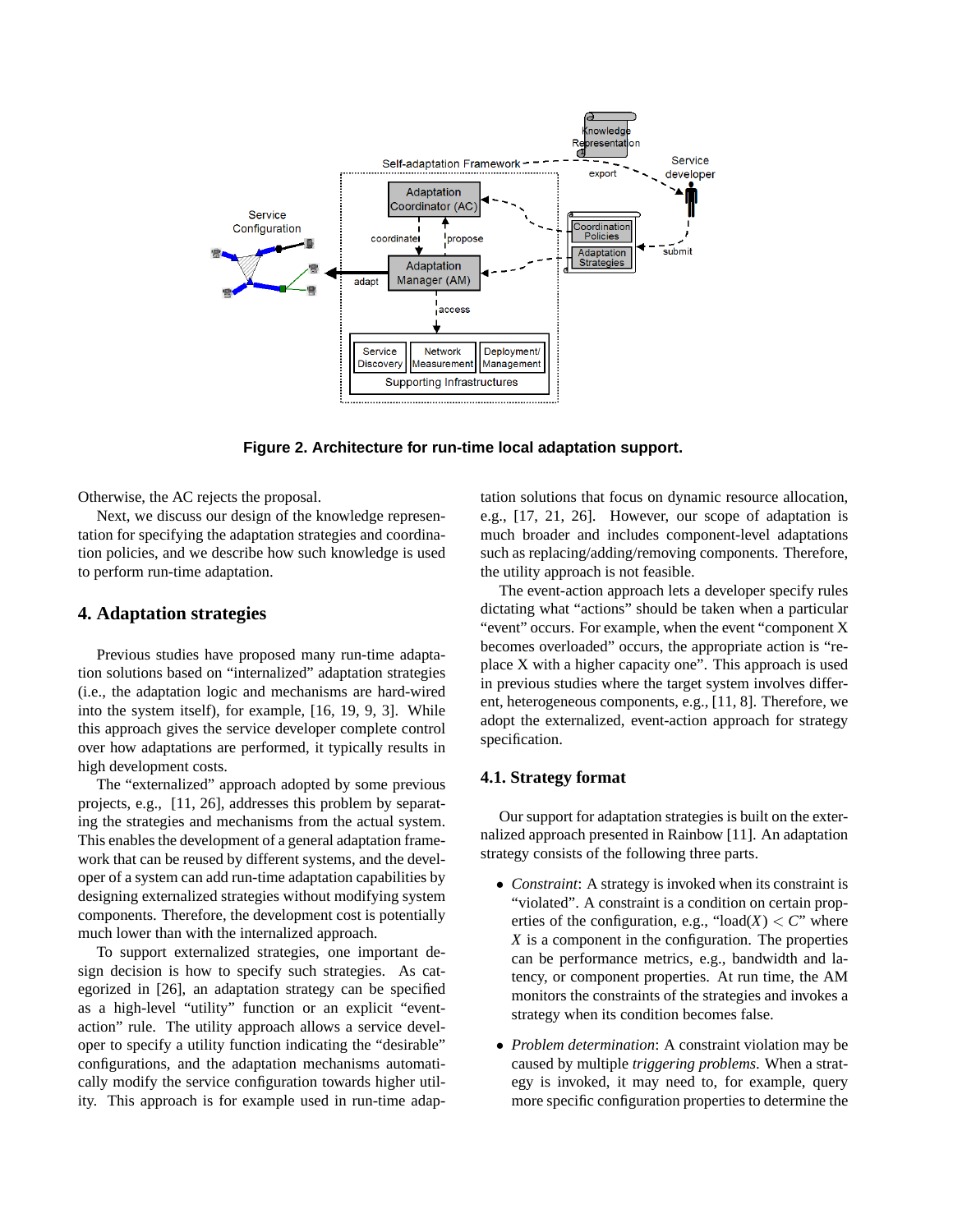actual triggering problem. For example, in the video conferencing example, a strategy triggered by "low HH video quality" needs to determine whether the actual problem is HHP failure, low quality codec used by the HHP, or congestion at the HHP.

• *Tactic*: A tactic consists of a set of *actions* that are used to address a particular triggering problem. Actions range from changing a run-time parameter of a component to changing the configuration by inserting/removing components. In the example above, "HHP failure" can be addressed by a tactic that replaces the failed HHP with a new one, "low quality codec" can be addressed by "increasing the codec quality", and so on.

### **4.2. Strategy specification**

We now discuss how each part of a strategy is specified. Our self-adaptation framework is based on the selfconfiguration framework we built previously [13]. Specifically, we leverage the existing *abstract configuration API* and *objective function API*. The abstract configuration API includes data structures representing components and component types in a service configuration and functions for adding/removing/connecting components in the configuration. We assume the initial configuration is given to our selfadaptation framework as a data structure that is constructed using this API. Therefore, an adaptation strategy designed by a developer can "reference" components or component types in the configuration. The objective function API includes data structures representing performance metrics and other properties of components/connections in the configuration and operators in an objective function for component selection.

In addition to the above existing functionality, new data structures and functions are needed for specifying all parts of a strategy. Table 1 summarizes the additions. We now describe how a developer can use these APIs to specify each part of an adaptation strategy.

- *Constraint*: A developer can use the objective function API to construct a function of the relevant properties of components and connections in the configuration. A constraint can then be constructed using RelationOp and BooleanOp with the function. When a constraint is violated, the "violator" in the configuration is passed to the corresponding strategy (similar to Rainbow [11]), which can then operate on the appropriate component.
- *Problem determination*: Since our framework is implemented in Java and exports Java interfaces and classes for specifying strategies, a strategy designed

#### **Data structure**

- RelationOp: Represent relation operators such as "==", ">=", etc.
- BooleanOp: Represent boolean operators such as "AND", "OR", etc.
- Condition: Represent a combination of "Term RelationOp Term".
- Constraint: Represent a combination of "Condition BooleanOp Condition".
- Tactic: Represent the base class for a tactic; developers implement tactics by creating specializations.

Strategy: Represent the base class for a strategy; developers implement strategies by creating specializations.

#### **Function**

replaceComponent(c): Represent an adaptation action that replaces an existing component c in the current configuration.

changeParameter(pn,pv): Represent an adaptation action that changes the value of the parameter pn of a component to pv.

connect(c1,c2): Represent an adaptation action that connects components c1 and c2.

setTacticObjective(obj): Set the component selection objective for a tactic to  $\circ$ bj, which will be used for, e.g., the replaceComponent actions.

setConstraint(C): Associate the constraint C with an adaptation strategy.

invokeTactic(T): Invoke the tactic T.

# **Table 1. API for specifying adaptation strategies.**

by a developer is basically a small Java class. This approach gives the developer significant flexibility in implementing the problem determination logic.

- *Tactic*: Since we focus on "local adaptation", our API allows a tactic to specify actions such as replaceComponent, changeParameter, and connect. Similar to our previous self-configuration framework, when a tactic requires a new component, it specifies an objective function as the component selection criterion using setTacticObjective. The support infrastructure will then use this objective function to select the best server to execute the component, given current runtime conditions.
- *Strategy*: Finally, we need a data structure to represent a strategy. The constraint of a strategy can be assigned using setConstraint, and a strategy can invoke a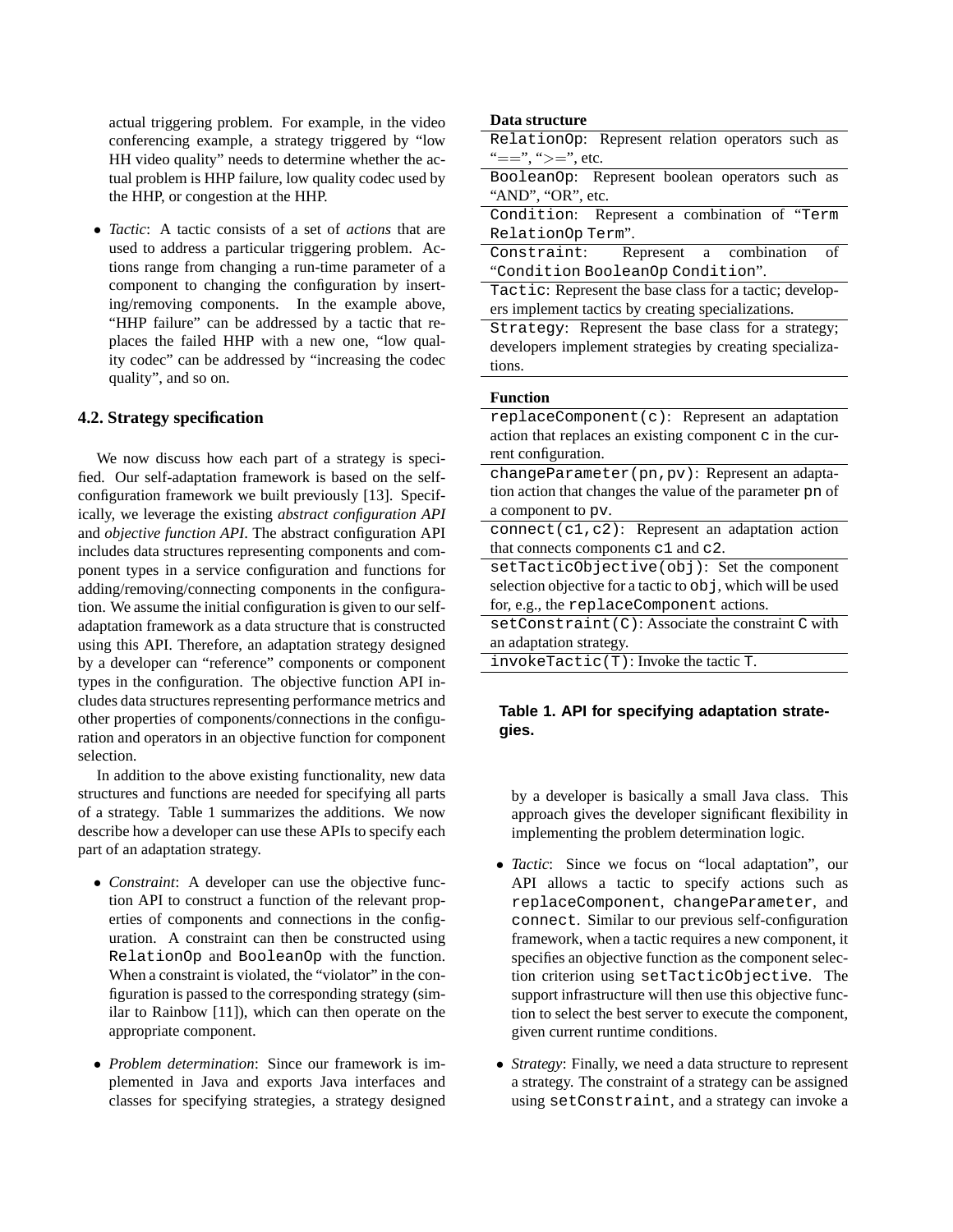| tacticNewNM: This tactic connects a new NM user to |  |  |
|----------------------------------------------------|--|--|
| the VGW.                                           |  |  |

tacticNewVIC: Connect a new VIC user to the closest ESMP.

tacticNewHH: Connect a new HH user to the HHP. tacticVGWFail: Replace a failed VGW with a highcapacity one.

tacticVGWOverload: Replace an overloaded VGW with a high-capacity one.

tacticVGWCongest: Replace a congested VGW with a high-bandwidth one.

tacticVGWLowQual: Increase the VGW's codec quality.

tacticESMPFail: Replace a failed ESMP with a high-bandwidth one.

tacticESMPCongest: Replace a congested ESMP with a high-bandwidth one.

# **Table 2. Tactics for the video conferencing service.**

particular tactic using invokeTactic.

We believe our self-adaptation framework can also be applied to other component-based services frameworks such as Ninja [12], SWORD [22], and ACE [1]. The major requirement is that such a framework (1) provides a representation of the service configuration allowing our framework to reference the components in the configuration and (2) provides an interface allowing our framework to make changes to the configuration according to the developers' knowledge.

#### **4.3. Example**

We use the video conferencing service as an example to illustrate how a developer's adaptation strategies can be specified using the above APIs. Suppose the developer implements the tactics shown in Table 2. Based on these tactics, the developer then designs the strategies shown in Table 3 (for simplicity, the actual code is not shown). As seen in Table 3, the constraints for these strategies are as follows:

- C1: (config.numUnconnectedUsers == 0)
- C2: (NM.videoQuality >= Tn)
- C3: (VIC.videoQuality >= Tv)

Therefore, the adaptation strategies are instantiated and associated with their constraints using the following statements:

| stratNewUser: This strategy is triggered when a new        |  |  |  |  |
|------------------------------------------------------------|--|--|--|--|
| user joins the session. It determines the triggering prob- |  |  |  |  |
| lem and invokes the appropriate tactic as follows.         |  |  |  |  |
| New NM user $\rightarrow$ tacticNewNM                      |  |  |  |  |
| New VIC user $\rightarrow$ tacticNewVIC                    |  |  |  |  |
| New HH user $\rightarrow$ tacticNewHH                      |  |  |  |  |
| stratNMQual: Triggered when the video quality of           |  |  |  |  |
| NM is below a threshold $T_n$ .                            |  |  |  |  |
| $VGW$ failed $\rightarrow$ tacticVGWFail                   |  |  |  |  |
| $VGW$ overloaded $\rightarrow$ tacticVGWOverload           |  |  |  |  |
| $VGW$ congested $\rightarrow$ tacticVGWCongest             |  |  |  |  |
| VGW poor codec $\rightarrow$ tacticVGWLowQual              |  |  |  |  |
| stratVICQual: Triggered when the video quality of          |  |  |  |  |
| VIC is below a threshold $T_{\nu}$ .                       |  |  |  |  |
| $ESMP$ failed $\rightarrow$ tacticESMPFail                 |  |  |  |  |
| $ESMP$ congested $\rightarrow$ tacticESMPCongest           |  |  |  |  |

# **Table 3. Strategies for the video conferencing service.**

```
stratNewUser S1 = new stratNewUser();
S1.setConstraint(C1);
stratNMQual S2 = new stratNMQual();
S2.setConstraint(C2);
stratVICQual S3 = new stratVICQual();
S3.setConstraint(C3);
```
The strategies are given to the AM, which monitors the configuration and invokes a strategy when its constraint is violated.

# **5. Adaptation coordination**

Our goal with respect to adaptation coordination is to only require a service developer to specify the servicespecific coordination knowledge without worrying about the underlying mechanisms. We identified three important coordination issues: detecting conflicts between proposals, resolving conflicts between proposals, and identifying incompatible strategies (i.e., strategies that work at cross purposes). Next, we discuss how we address these three issues.

# **5.1. Conflict detection**

We categorize conflicts into two types: *action-level* and *problem-level*. An action-level conflict occurs when two proposals want to make "conflicting changes" to the configuration. For example, if one proposal wants to replace server A with B, and another proposal wants to replace A with C, then obviously only one can be accepted. In other words, the two proposals attempt to change the same "target" in different ways. The AC can automatically detect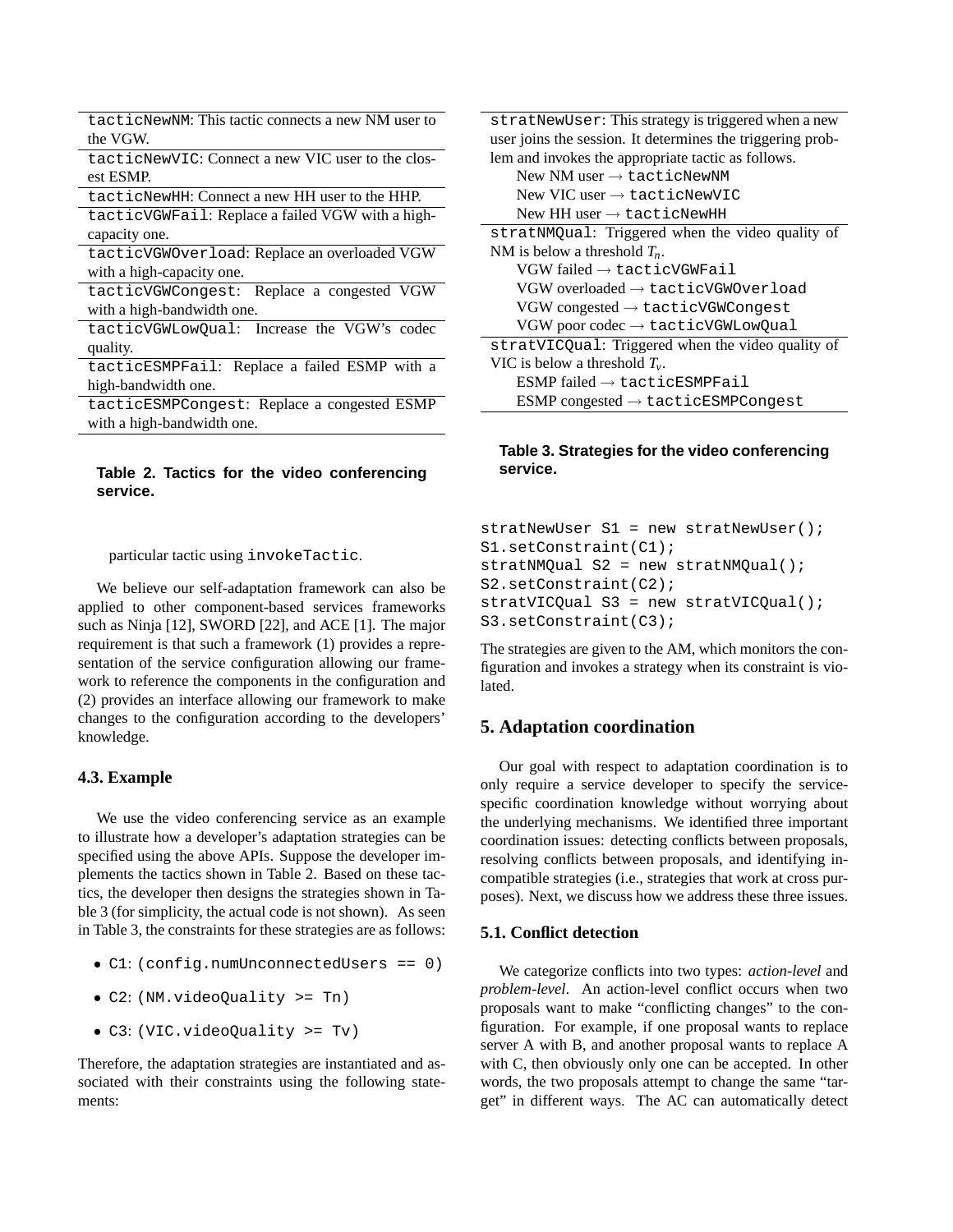such conflicts by looking at the actions in different proposals.

A problem-level conflict occurs when the "intentions" of two proposals conflict with each other, i.e., they are addressing two problems that should not be addressed at the same time. For example, strategy S1 connects a new VIC user to the closest ESMP in the configuration, and S2 replaces a failed ESMP with a new one. Suppose there are three ESMPs (A, B, and C) in the configuration. User U wants to join the video conference, and at the same time C fails; as a result, both S1 and S2 are invoked. Among A, B, and C, B is closest to U, so S1 proposes to connect U to B. At the same time, S2 proposes to replace C with D. Since D is closer to U than B is, a developer may want to delay S1 until after C has been replaced with D. In other words, there is a problem-level conflict between the proposals of S1 and S2 (i.e., the "new VIC user" and "ESMP failure" triggering problems should not be addressed at the same time).

However, this is not the only solution. Another developer may prefer S1 and S2 to be executed together so that the new user join will not be delayed. In other words, they do not consider this a problem-level conflict. Therefore, problem-level conflicts are service-specific and cannot be detected automatically. A developer must specify explicitly whether the triggering of two problems simultaneously constitutes a "problem-level conflict".

To allow a developer to specify problem-level conflicts, we observe that since each problem is addressed by a tactic, a problem-level conflict can be specified as a conflict between two tactics. Our framework provides the following function for specifying such a conflict between tactics T1 and T2.

```
addProblemConflict(T1, T2);
```
As an example, a developer for the video conferencing service may specify the following problem-level conflicts.

```
addProblemConflict(tacticNewNM,
                   tacticVGWFail);
addProblemConflict(tacticNewNM,
                   tacticVGWOverload);
addProblemConflict(tacticNewNM,
                   tacticVGWCongest);
addProblemConflict(tacticNewVIC,
                   tacticESMPFail);
addProblemConflict(tacticNewVIC,
                   tacticESMPCongest);
```
Based on this specification, the AC constructs a set of coordination policies and uses them to detect problem-level conflicts at run time.

As discussed earlier, when performing coordination we focus on the "direct" effects of an adaptation. Although it is difficult to detect "indirect" conflicts automatically, such First-Come, First-Serve



**Figure 3. Two conflict resolution approaches.**

conflicts can still be specified as problem-level conflicts if the developer knows that, for example, the actions of two tactics may conflict indirectly.

# **5.2. Conflict resolution**

Figure 3 illustrates two different approaches for resolving conflicts between proposals. There are six proposals, and conflicts exist between p1 and p2, between p2 and p3, and between p4 and p5. In addition, p2 has a higher priority than p1, i.e.,  $p2 > p1$ , and similarly,  $p2 > p3$  and  $p4 > p5$ . We now briefly describe the two different approaches.

• *First-Come, First-Serve (FCFS)*: This approach accepts or rejects proposals as they are received. A proposal is accepted if no other conflicting proposals are being executed. If a proposal is received when another proposal is being executed, the AC performs conflict detection between the two proposals. If a conflict is detected, the new proposal is rejected.

In the figure, p2 is rejected because p1 is proposed earlier and is being executed. Similarly, p5 is rejected since p4 is in progress. However, p6 is allowed to start since there is no conflict between p4 and p6.

• *Epoch/priority*: This approach divides time into discrete "epochs". At the end of an epoch, the AC performs conflict detection among all proposals received within the epoch. If proposals conflict, the one with the highest priority is accepted, and all the others are rejected. Priorities are assigned to tactics by the developer according to service-specific knowledge.

In the figure, only p2 is allowed to execute in the first epoch. Similarly, p5 is rejected in the second epoch.

The FCFS approach supports more limited conflict resolution while the epoch/priority approach is more flexible.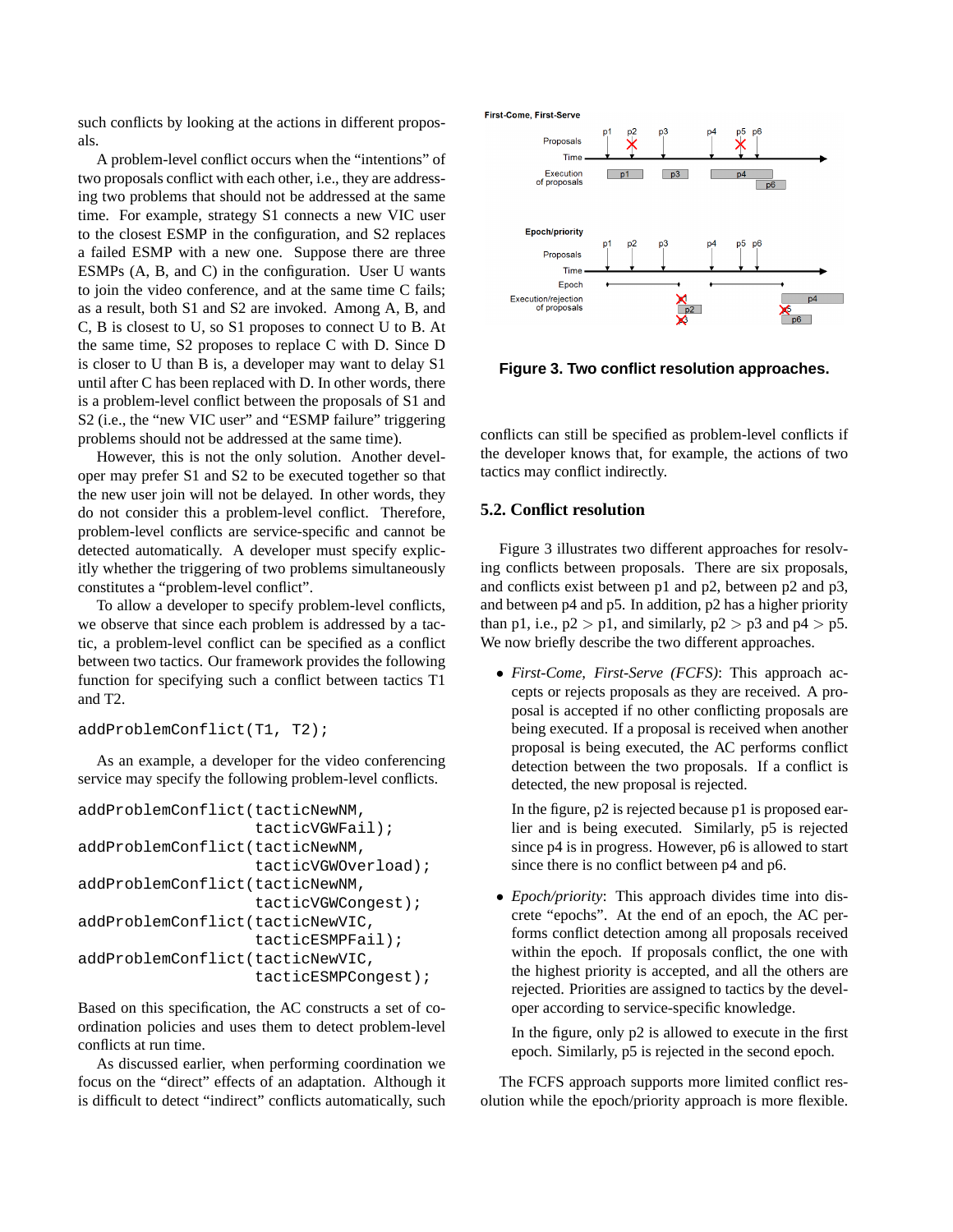However, the flexibility of the epoch/priority approach is gained by sacrificing "agility" [19]: all proposals within an epoch have to wait until the end of the epoch. For this reason, the epoch/priority approach is used for applications where simplifying assumptions about the timing of events can be made, e.g., coordinating rules in active databases [15, 5]. However, when coordinating adaptations in a distributed self-adapting service, a fast response to constraint violations is often important, e.g., to recover quickly from failures or poor performance. Therefore, we use the FCFS approach because of its agility.

When a proposal is rejected, the AC informs the AM of the decision. The AM can handle the rejection in different ways. If the triggering condition is still true, the AM can re-propose the same proposal immediately. However, if many strategies are triggered frequently, this may create contention at the AC, and therefore the AM may want to back off the retries. Another possibility is that the AM can drop the proposal, and the proposing strategy will be invoked again if the triggering condition is still true. In our evaluation, we use the simple mechanism that rejected proposals are retried immediately. However, understanding the effects of these different approaches requires further study.

#### **5.3. Identifying incompatibility**

To prevent adaptation strategies from working at cross purpose, we need to identify "incompatible" strategies. For example, let us assume that strategy  $S_a$  adds a new server when an existing server is overloaded, and  $S_r$  removes a server when existing servers are under-utilized. These two strategies are intended to maintain the system in an efficient operating region. However, if their triggering conditions are not defined carefully, they can potentially cause a "cycle" of adding/removing a server to/from the service, i.e., it can result in "thrashing".

If we want to automatically determine whether such cycles exist, The AC need to determine the exact effects of strategies (e.g., how much load is reduced by adding a server) and whether one strategy's effects will trigger another. Such analysis is difficult since it requires domain knowledge, and the exact run-time effects may be difficult to predict.

Instead of solving the general problem, we observe that it is usually sufficient to identify strategies that have opposite goals (and thus may cause undesirable cycles) and warn the developer. The developer can then verify that the goals are correct and that cycles will not occur. Note that although so far we have discussed incompatibility at the strategy level, we actually need to analyze incompatibility at the tacticlevel since the unit of coordination in our architecture is tactics.

To automatically identify incompatible tactics, we let de-

velopers "annotate" the tactics with causes and effects. We assume that all causes and effects are changes in performance metrics, which can be specified using the objective function API. Therefore, our framework exports the following functions for cause and effect specification:

```
addTacticCauses(List increasedMetrics,
                List decreasedMetrics)
addTacticEffects(List increasedMetrics,
                 List decreasedMetrics)
```
Continuing the earlier example, suppose  $S_a$  invokes tactic Ta, and  $S_r$  invokes Tr. The tactics can then be annotated as follows:

```
// a1 { load }, a2 { }
// a3 \{ \}, a4 \{ load \}Ta.addTacticCauses(a1, a2);
Ta.addTacticEffects(a3, a4);
// r1 { }, r2 { load }
// r3 { load }, r4 { }
Tr.addTacticCauses(r1, r2);
Tr.addTacticEffects(r3, r4);
```
This indicates, for example, that tactic Ta is invoked in response to an increase in load (i.e., the cause) and results in a reduction in load (i.e., the effect). Given this information, the potential cycle between the strategies can be automatically detected by the AC.

### **6. Implementation and evaluation**

We have implemented a prototype of the self-adaptation framework based on our earlier self-configuration framework. As mentioned earlier, we added additional functionality to the knowledge specification APIs to allow developers to specify their strategies and coordination policies. We built the AM and the AC to handle the strategies and coordination at run time, respectively.

To evaluate our approach, we applied our framework to a simulated massively multiplayer online gaming service, depicted in Figure 4. Below we summarize the key simulation properties.

**Service components.** There are two types of nodes in a service configuration: users and servers. Users move around randomly in the virtual game space, and each server handles a partition of the space, including all the users within that partition.

**Adaptation strategies.** The gaming service has five adaptation strategies: *join* connects a new user to the corresponding server, *leave* disconnects a user from its server, *cross*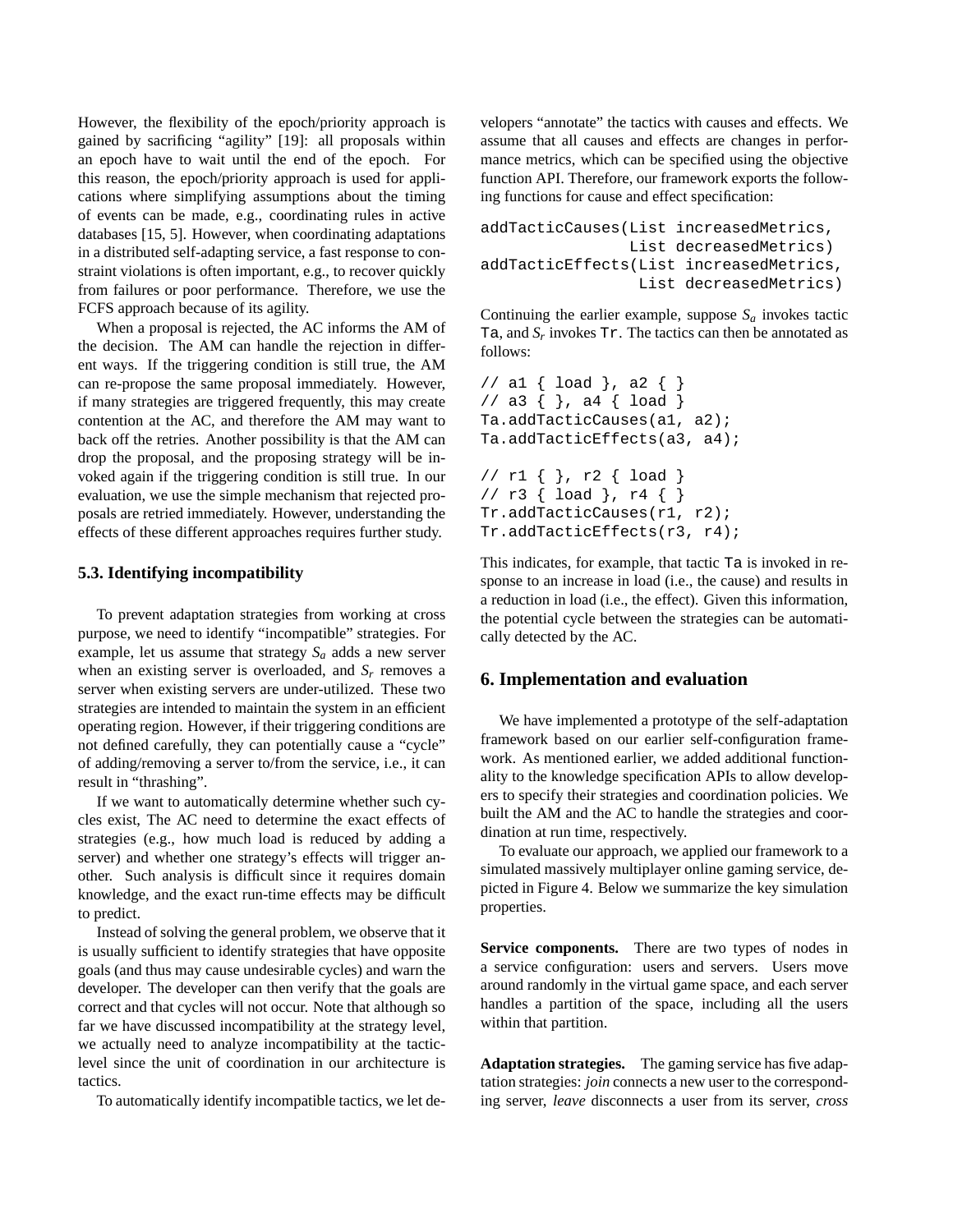

**Figure 4. A massively multiplayer online gaming service.**

moves a user's state from one server to another, *split* adds a new server when an existing one becomes overloaded, and *merge* removes a server by merging two under-utilized servers. Since each strategy only invokes one tactic, the names also refer to the tactics.

**Simulator.** We generate traces of user arrivals and departures where the inter-arrival time has an exponential distribution, and the stay duration has a bounded Pareto distribution. Each simulation has a duration of 500 minutes, and the average number of users at any time is 142.12. We implemented an event-driven simulator that takes such a trace and simulates the gaming service described above. The simulator is integrated with the self-adaptation framework, which interprets the above adaptation knowledge to perform runtime adaptation.

In this paper, we present two sets of simulation results to show that our approach allows developers to concentrate on the service-specific policies without worrying about the underlying mechanisms. First, let us assume that the gaming service developer uses our API to specify the following coordination policies.

```
addProblemConflict(join, split);
addProblemConflict(join, merge);
addProblemConflict(leave, split);
addProblemConflict(leave, merge);
addProblemConflict(cross, split);
addProblemConflict(cross, merge);
```
We assume that if a proposal is rejected, the proposing tactic will re-propose as soon as possible, i.e., a rejected adaptation is delayed. To see the effects of the coordination policies, Table 4 shows the number and percentage of delayed adaptations of each type. The percentage of delayed adaptations is much higher for split/merge operations than that for join/leave/cross operations. This is because there are way more join/leave/cross operations than split/merge operations. However, overall the impact of the delays is small

|       | Num.    | Adapt.  | Percent. |
|-------|---------|---------|----------|
|       | adapt.  | delayed | delayed  |
| join  | 50149   | 258     | 0.51     |
| leave | 49992   | 384     | 0.77     |
| cross | 6194675 | 38146   | 0.62     |
| split | 789     | 715     | 90.62    |
| merge | 783     | 746     | 95.27    |

### **Table 4. Number and percentage of delayed adaptations**

|       | Num.    | Adapt.  | Percent. |
|-------|---------|---------|----------|
|       | adapt.  | delayed | delayed  |
| join  | 50149   | 184     | 0.37     |
| leave | 49992   |         |          |
| cross | 6375261 | 28528   | 0.45     |
| split | 623     | 573     | 91.97    |
| merge | 613     | 587     | 95.76    |

# **Table 5. Number and percentage of delayed adaptations: "no leave conflicts".**

because (1) few join/leave/cross operations are delayed and (2) although most split/merge operations are delayed, they are much less frequent, and they are expensive anyway (requiring 520 ms without delays), so the delay (maximum about 100 ms) has limited impact.

To see how easily a developer can apply a different set of coordination policies, consider the following scenario. Suppose that the above developer improves the server implementation such that it is able to handle the departure of a user in parallel with other adaptations, i.e., the "leave" adaptation no longer conflicts with other adaptations. To take advantage of this new capability, the developer can simply remove the lines specifying conflicts that involve "leave", resulting in the following policies.

```
addProblemConflict(join, split);
addProblemConflict(join, merge);
addProblemConflict(cross, split);
addProblemConflict(cross, merge);
```
We perform another simulation (with the same parameters except the policies) to verify that such a simple change in the specification indeed results in the expected coordination behavior at run time. Table 5 shows the number and percentage of delayed adaptations of each type.

Of course, as expected, no leave adaptations are delayed with the new policies. Furthermore, eliminating "leave conflicts" actually results in fewer split/merge adaptations. This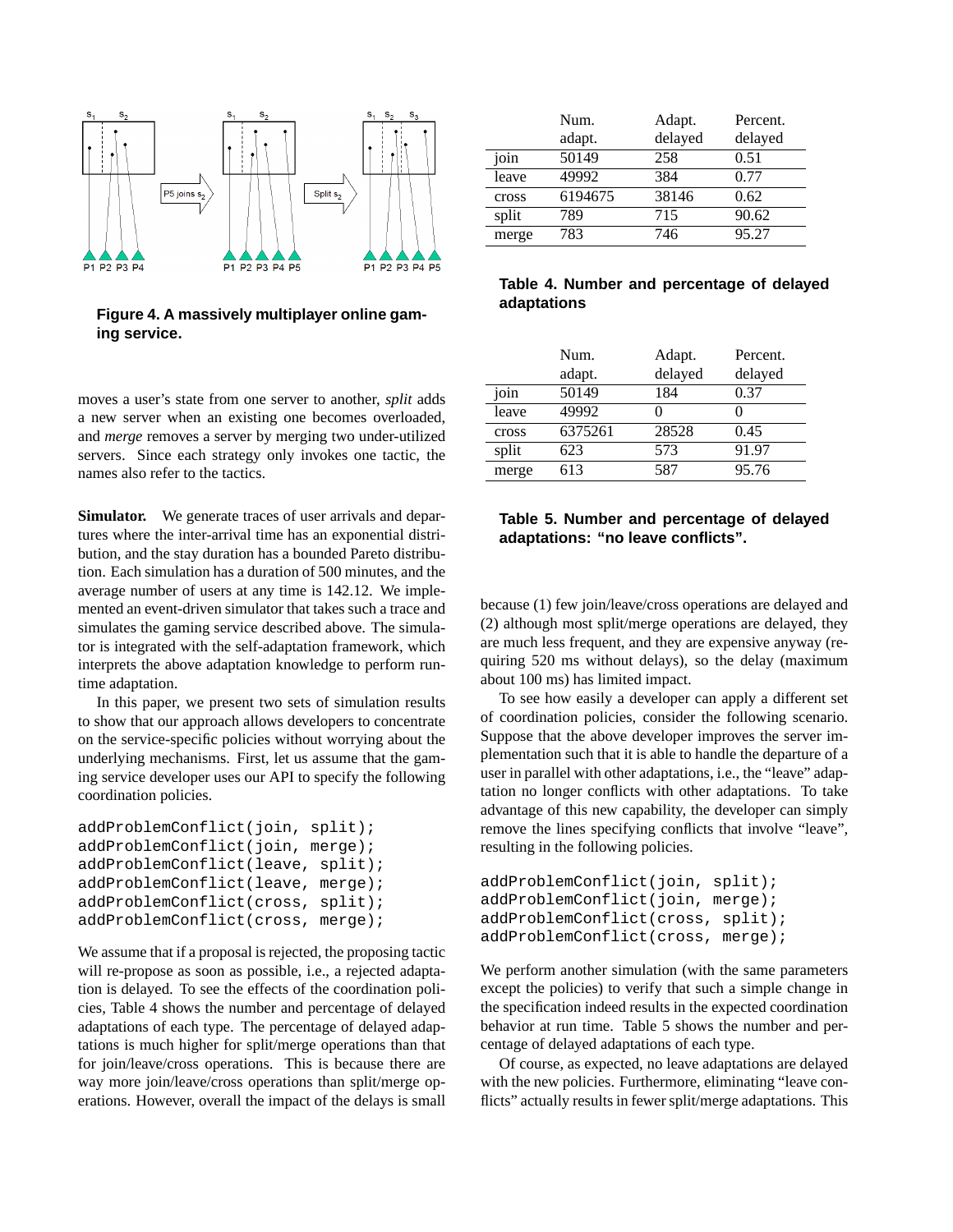is because having fewer leave conflicts stabilizes the configuration such that fewer split/merge operations are necessary. In turn, this allows more join/cross adaptations to be executed without delay. Finally, because the users now spend less time "waiting" (i.e., being delayed), they have more time to move around in the game space, resulting in more cross adaptations as seen in Table 5.

This example demonstrates that our approach of separating the knowledge from the mechanisms allows a service developer to easily implement service-specific coordination policies without worrying about the underlying coordination mechanisms.

# **7. Related work**

Many projects have studied ways of adding run-time adaptation capabilities to different types of systems. For example, some projects have focused on communication adaptation in a client-server system, e.g., [16, 19, 6, 2]. Other studies use similar "parameter-level" adaptation techniques in more general distributed systems, e.g., [9, 21, 3, 8]. Another class of adaptation solutions is based on dynamic resource allocation using utility functions, e.g., [7, 26, 17], or using application models specifying resource requirements, e.g., the ARA mechanisms [24] in the RT-ARM system [14]. In the context of high performance computing, adaptation mechanisms have also been developed to cope with changes in the run-time environment, e.g., the QuO framework monitors and adapts applications according to their QoS contracts [18]; the adaptation framework in [4] determines when to adapt, and it uses a tunability interface to modify the run-time parameters of applications. Since we target both component-level and parameter-level adaptations in distributed composite services, previous component-level adaptation solutions such as [23, 10, 25, 20, 11] are more relevant to our work.

Many of the above solutions rely on generic adaptation heuristics. As discussed throughout this paper, such heuristics may not be sufficient in many cases, and servicespecific knowledge may be required. Of course, for a largescale system, specifying all the necessary knowledge may be a tedious task for the developer. Therefore, for generic adaptation scenarios that do not require service-specific knowledge, the mechanisms developed in previous generic solutions may be leveraged to make our framework more "intelligent".

Our work is built on the externalized event-action approach for specifying adaptation strategies, similar to Rainbow [11]. However, one difference is that Rainbow supports more global adaptation strategies while we focus on local adaptation. Secondly, while Rainbow enables developers to choose the most appropriate architectural style for adaptation, we leave it to developers to design service-specific strategies. Finally, Rainbow and other previous solutions do not address coordination issues. In contrast, we provide integrated support for conflict detection, conflict resolution, and identification of incompatible strategies.

Previous run-time adaptation solutions do not explicitly support adaptation coordination. Some use a single monolithic adaptation strategy that makes all adaptation decisions, so conflicts cannot occur. Others divide the target system into partitions and assume adaptations from different parts are independent. Most related to our work are studies that look at coordinating the execution of eventcondition-action policies [5] and coordinating update rules in active database systems [15]. However, they adopt the epoch/priority approach for conflict detection and resolution and therefore rely on assumptions that do not hold in our context.

# **8. Conclusions**

We presented a reusable self-adaptation framework that provides common adaptation functionality and yet can take advantage of developers' service-specific adaptation knowledge. Our framework allows a developer to specify not only adaptation strategies but also coordination policies. We identified and addressed three adaptation coordination issues: conflict detection, conflict resolution, and identifying incompatible strategies. We implemented a prototype of the framework and evaluated our solution using a simulated gaming service. Results show that coordination works as expected and that our approach also allows developers to easily design and change coordination policies.

# **References**

- [1] M. Agarwal and M. Parashar. Enabling Autonomic Compositions in Grid Environments. In *Proceedings of the Fourth International Workshop on Grid Computing (Grid 2003)*, pages 34–41, Nov. 2003.
- [2] R. K. Balan, M. Satyanarayanan, S. Park, and T. Okoshi. Tactics-Based Remote Execution for Mobile Computing. In *Proceedings of the First International Conference on Mobile Systems, Applications, and Services (MobiSys '03)*, pages 273–286, May 2003.
- [3] J. W. Cangussu, K. Cooper, and C. Li. A Control Theory Based Framework for Dynamic Adaptable Systems. In *Proceedings of the 2004 ACM Symposium on Applied Computing (SAC '04)*, pages 1546–1553, Mar. 2004.
- [4] F. Chang and V. Karamcheti. Automatic Configuration and Run-time Adaptation of Distributed Applications. In *Proceedings of the Ninth IEEE International Symposium on High Performance Distributed Computing (HPDC-9)*, pages 11–20, Aug. 2000.
- [5] J. Chomicki, J. Lobo, and S. Naqvi. A Logic Programming Approach to Conflict Resolution in Policy Management. In